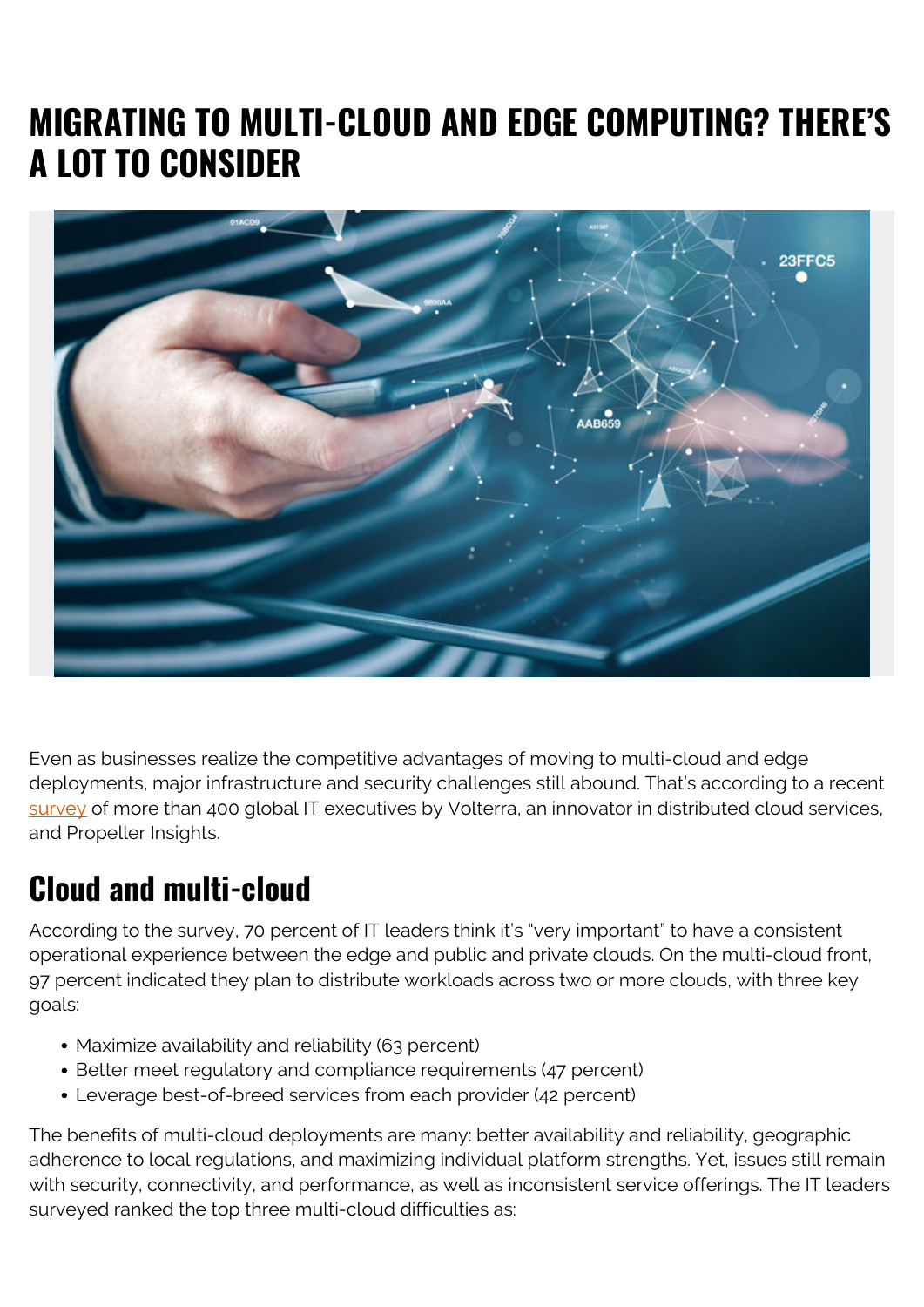- Secure and reliable connectivity between providers (60 percent)
- Different support and consulting processes (54 percent)
- Different platform services (53 percent)

## **Edge computing**

As for edge computing, survey respondents reported they were deploying apps that way to support Internet of Things, or IoT (57 percent), smart manufacturing (52 percent), and content delivery (46 percent). Fifty-four percent said they preferred edge to the cloud because they need to control and analyze data for local use cases; and 47 percent reported a preference for edge because there was too much latency when sending edge data to public, cloud-based apps. There are still some challenges and difficulties with edge to overcome, as shown in the figures below.



**Edge computing technical difficulties** 



Separately, 37

percent cited concerns about the lack of resources or time to keep applications and infrastructure up-to-date for long-term, edge-based app deployment over an entire lifecycle, while 26 percent had issues with managing distributed clusters as siloed instances rather than a single resource.